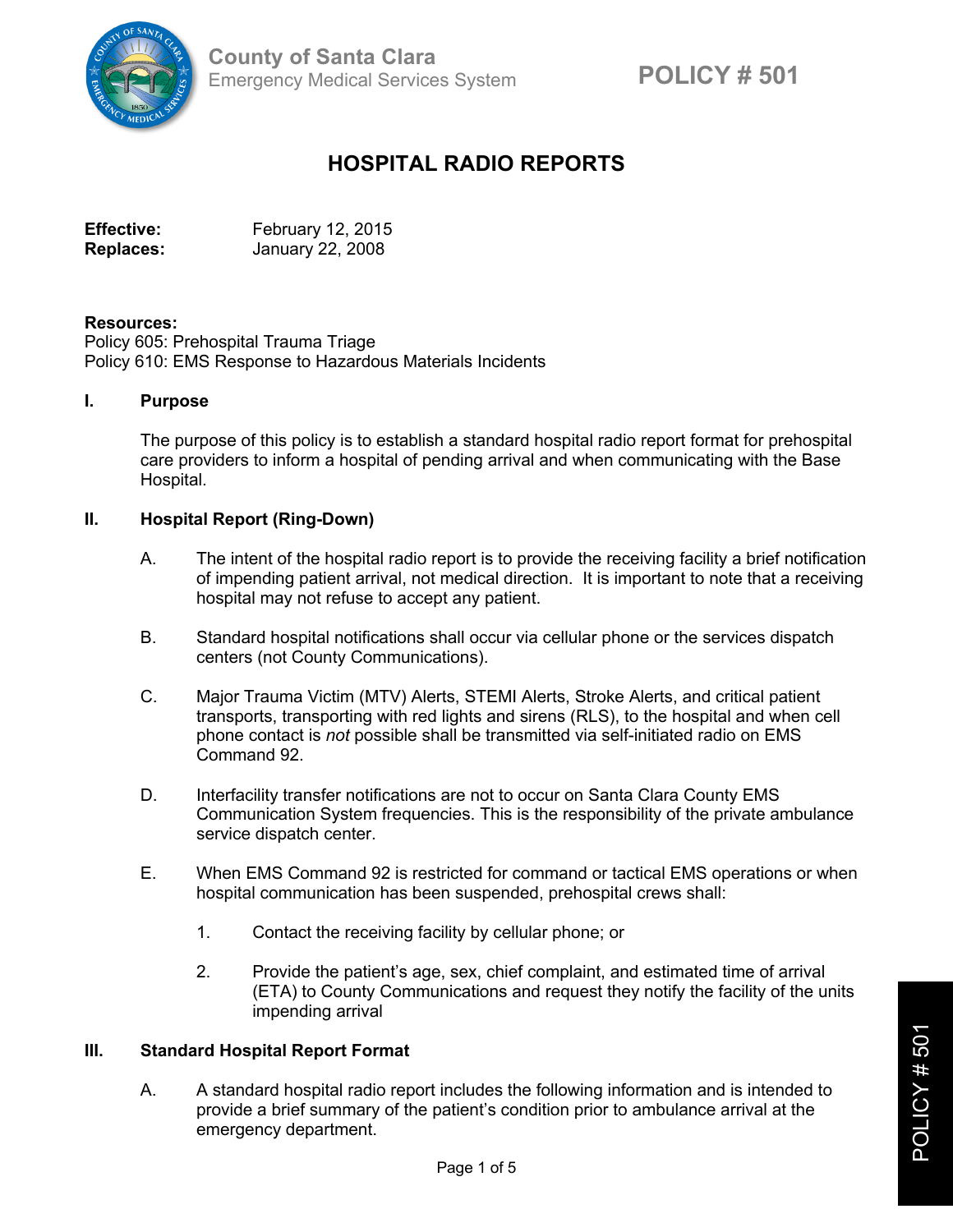

- 1. Demographics:
	- a. Unit ID (agency, type, number)
	- b. Estimated Time of Arrival
	- c. Patient's Age
	- d. Patient's Sex
- 2. EMS provider's primary impression and patient's chief compliant
- 3. State any pertinent medical history, pertinent medications, pertinent allergies, or other significant findings from physical assessment
- 4. Vital Signs: explain and report abnormal vital signs; otherwise state "within normal limits"
- 5. Treatment provided: drugs given, airway status, or procedures completed

# **IV. Specialty Center Hospital Report Format**

- A. Specialty centers include Trauma, Stroke, and STEMI.
- B. Specialty center hospital reports are transmitted via self-initiated radio ring-down on EMS Command 92.
- C. Specialty center hospital reports should occur prior to departure from the scene and shall be made by the ground paramedic crews if an air ambulance transportation is being utilized.
- D. In addition to the information provided in Section III (above), specialty center radio reports shall start with a clear statement indicating what type of alert applies to the patient (Major Trauma Victim Alert, Stroke Alert, or STEMI Alert)
- E. Additional information for Major Trauma Victim Alert shall contain the following:
	- 1. State the Mechanism of Injury according to *Santa Clara County Prehospital Care Policy #605: Prehospital Trauma Triage*
	- 2. State the Anatomic and Physiologic MTV Criteria for transport to a trauma center according to *Santa Clara County Prehospital Care Policy #605: Prehospital Trauma Triage*

Example:

*"Medic 25 enroute with a STEMI ALERT, ETA is eleven minutes, 56 year old male complaining of severe chest pain. Pt is pale, cool, diaphoretic, GCS 14, BP=90/60, confirmed STEMI. Asprin, Nitro, and Morphine given"*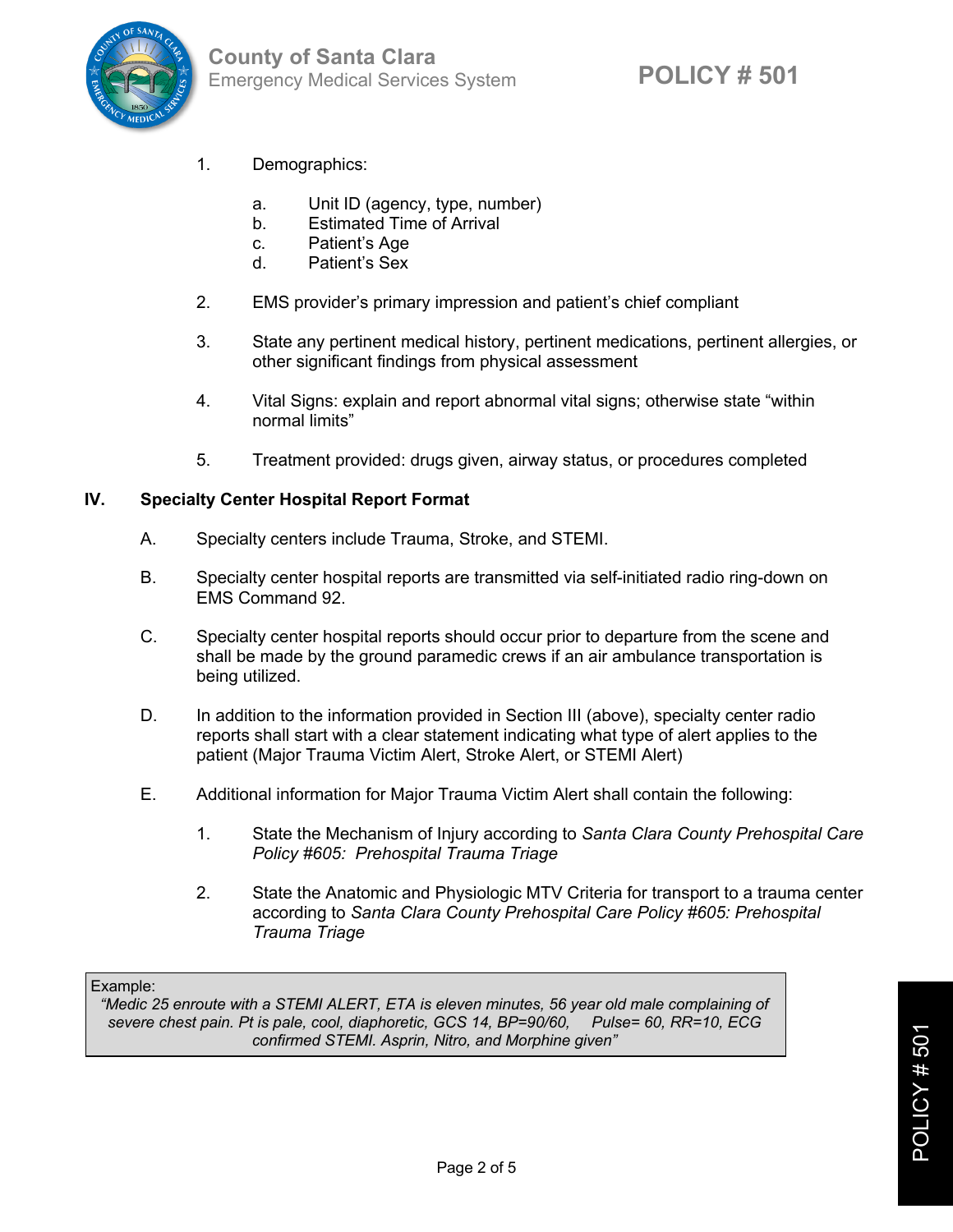

#### Example:

*"Medic 9 enroute with a Major Trauma Alert, ETA is ten minutes, 24 year old female bilateral femur fractures, secondary to a long fall. GCS=3, BP=100/50, Pulse= 120. Pt is intubated."*

# **V. Hazardous Materials Incidents**

- A. As per *Santa Clara County Prehospital Care Policy #610: Private EMS Response to Hazardous Materials Incidents*, the transporting crew will contact the receiving hospital, before leaving the scene, but before arriving at the hospital, and provide the following information:
	- 1. State "DECON ALERT"
	- 2. Identify that the patient being transported has been decontaminated after being exposed to a contaminant
	- 3. Identify the following:
		- a. Chemical name
		- b. Decontamination methods used on-scene
		- c. DOT reference number
		- d. Any appropriate treatment information/considerations
		- e. Provide routine patient notification report
		- f. Request that the ED have an appropriate representative meet the ambulance outside the ED door to evaluate the patient before entry
		- g. Ambulance personnel shall not enter the emergency department with the decontaminated patient until authorized by the appropriate emergency department representative

# **VI. Base Hospital Contact**

Base Hospital Contact varies greatly from hospital ring-downs, as detailed patient information must be presented to the mobile intensive care nurse (MICN) or physician in order to provide appropriate medical direction.

A. Under normal circumstances, Base Hospital Contact should be made via cellular phone. In the event that cellular communication is not available, contact may be made on EMS Command 92, however the paramedic shall clearly state they are making Base Hospital Contact once the radio is answered by Santa Clara Valley Medical Center Base Hospital (VMC).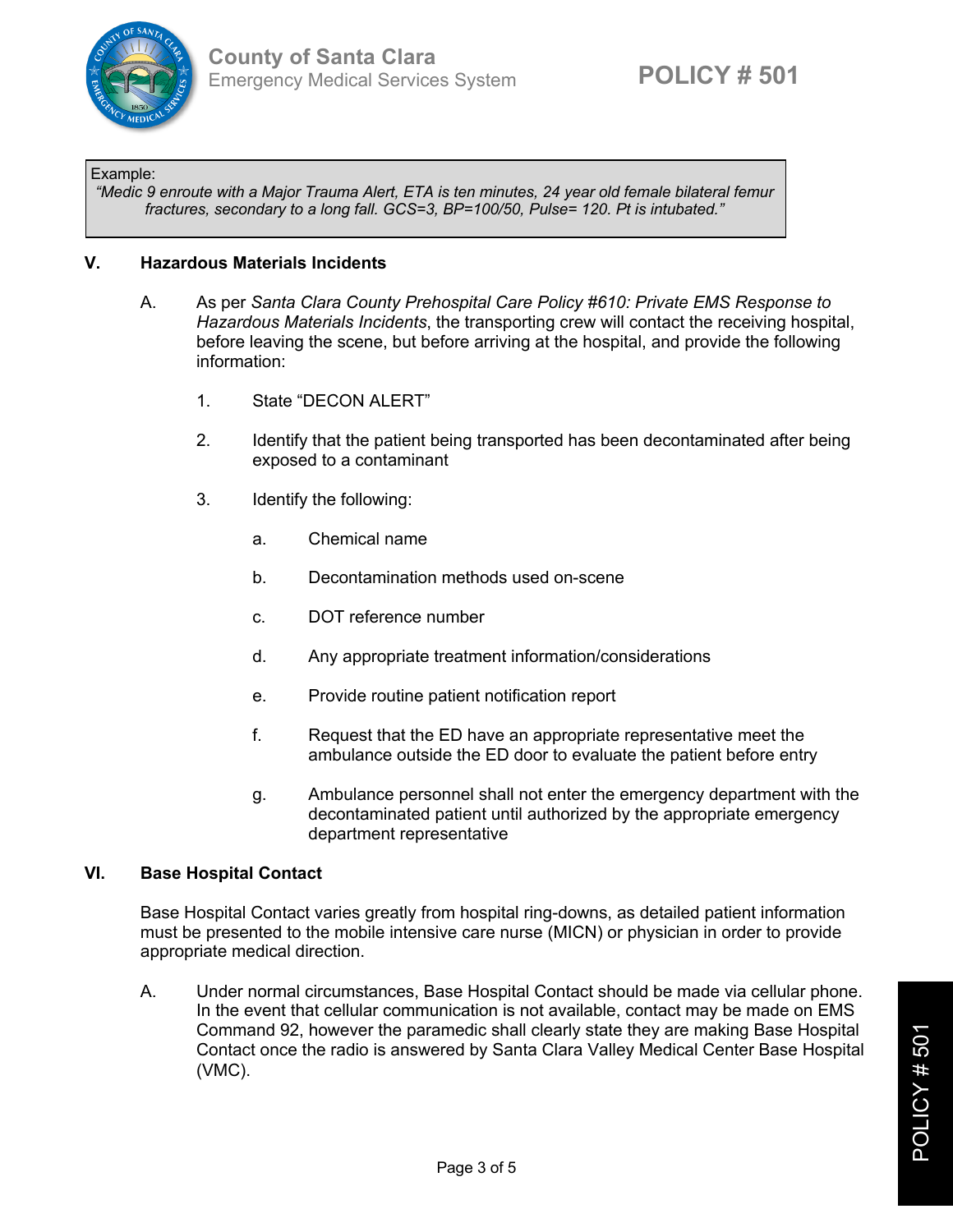

- B. Only paramedics may contact the Base Hospital for direction as EMTs may not receive online medical direction.
- C. A paramedic may not request to speak to a physician over an MICN unless the order given (or withheld) will prove detrimental to the patient. In such a case, the paramedic shall inform the MICN that they do not feel comfortable with the order and request a physician consultation. The final direction provided by the Base Hospital shall stand as long as the order is within the approved paramedic practice in Santa Clara County.
- D. Immediately following an incident where a paramedic believes that they were given inappropriate direction, the paramedic shall complete and submit a System Variance Report.
- E. Paramedics shall take reasonable measures to establish Base Contact when required. In the event of telephone failure, radio contact shall be attempted.
- F. If contact with the base was not possible and the paramedic performs in absence of a Base Order when indicated by *Santa Clara County Prehospital Care Policy, a System Variance Report* shall be completed and submitted.
- G. Base Hospital Contact Report Standard Format:
	- 1. Provide the following information:
		- a. Demographics
			- 1) Provider Agency
			- 2) Unit number
			- 3) Paramedic ID (P-number)
			- 4) Incident or Event Number
		- b. General Patient Information: narrative of the patient's condition.
		- c. Vital Signs:
			- 1) Pulse
			- 2) Blood Pressure
			- 3) Respiratory rate
			- 4) Electrocardiogram (ECG)
			- 5) Level of consciousness (GCS)
			- 6) Pupils
			- 7) Skin signs
			- 8) Lung sounds
			- 9) Others as appropriate.
		- d. What has been done: medications administered and procedures completed
		- e. State the reason that Base contact is being made: